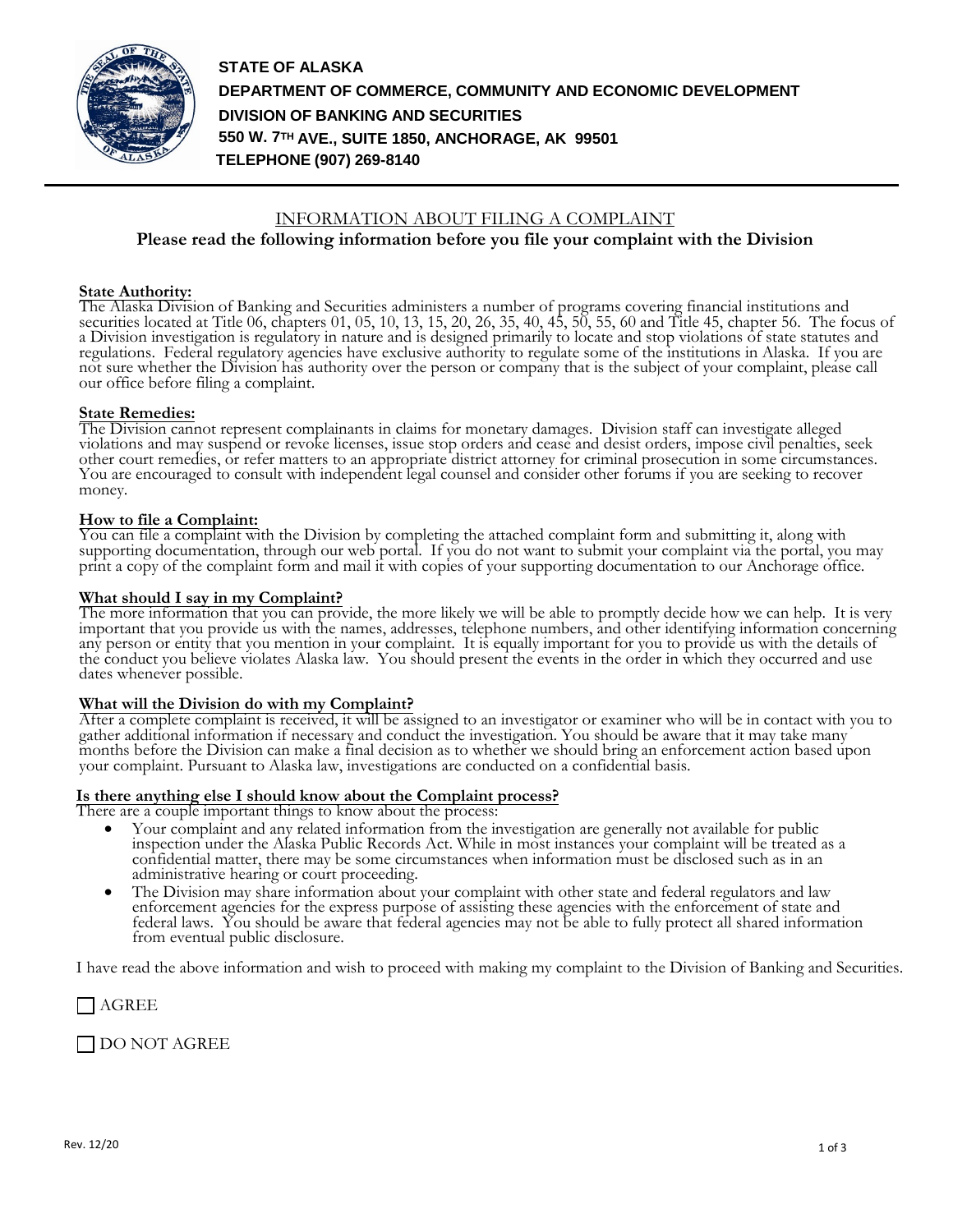# ALASKA DIVISION OF BANKING AND SECURITIES **COMPLAINTFORM**

Please mail all correspondence to: STATE OF ALASKA Division of Banking & Securities 550 W. 7th Avenue, Suite 1850 Anchorage, Alaska 99501

COMPLAINT REGARDING:

|                                                | Securities □ Mortgage Lending □ Money Transmitter □ Currency Exchange □ Payday Lending                                                                                                                                         |
|------------------------------------------------|--------------------------------------------------------------------------------------------------------------------------------------------------------------------------------------------------------------------------------|
|                                                | State Bank/Credit Union/Trust Company   Other state chartered institution                                                                                                                                                      |
| <b>Your Contact Information:</b>               |                                                                                                                                                                                                                                |
|                                                |                                                                                                                                                                                                                                |
|                                                |                                                                                                                                                                                                                                |
|                                                |                                                                                                                                                                                                                                |
|                                                |                                                                                                                                                                                                                                |
|                                                | Firm(s) and/or individuals complaining against:                                                                                                                                                                                |
|                                                |                                                                                                                                                                                                                                |
|                                                | Address: Andreas Address: Address: Address: Address: Address: Address: Address: Address: Address: Address: Address: Address: Address: Address: Address: Address: Address: Address: Address: Address: Address: Address: Address |
|                                                |                                                                                                                                                                                                                                |
| (please attach additional pages if necessary). | complaint in date order, starting with the earliest event and moving forward, including specific dates if possible                                                                                                             |
|                                                |                                                                                                                                                                                                                                |
|                                                | Have you complained directly to the firm(s) or individual(s)?<br>$\Box$ Yes $\Box$ No                                                                                                                                          |
|                                                |                                                                                                                                                                                                                                |
|                                                | Have you contacted any other government or regulatory agency about this matter? $\Box$ Yes<br>N <sub>0</sub>                                                                                                                   |
|                                                | If yes, please provide the name of the agency and the name and phone number of the person handling the<br>complaint.                                                                                                           |

\_\_\_\_\_\_\_\_\_\_\_\_\_\_\_\_\_\_\_\_\_\_\_\_\_\_\_\_\_\_\_\_\_\_\_\_\_\_\_\_\_\_\_\_\_\_\_\_\_\_\_\_\_\_\_\_\_\_\_\_\_\_\_\_\_\_\_\_\_\_\_\_\_\_\_\_\_\_\_\_\_\_\_\_\_\_\_\_\_\_\_\_\_\_